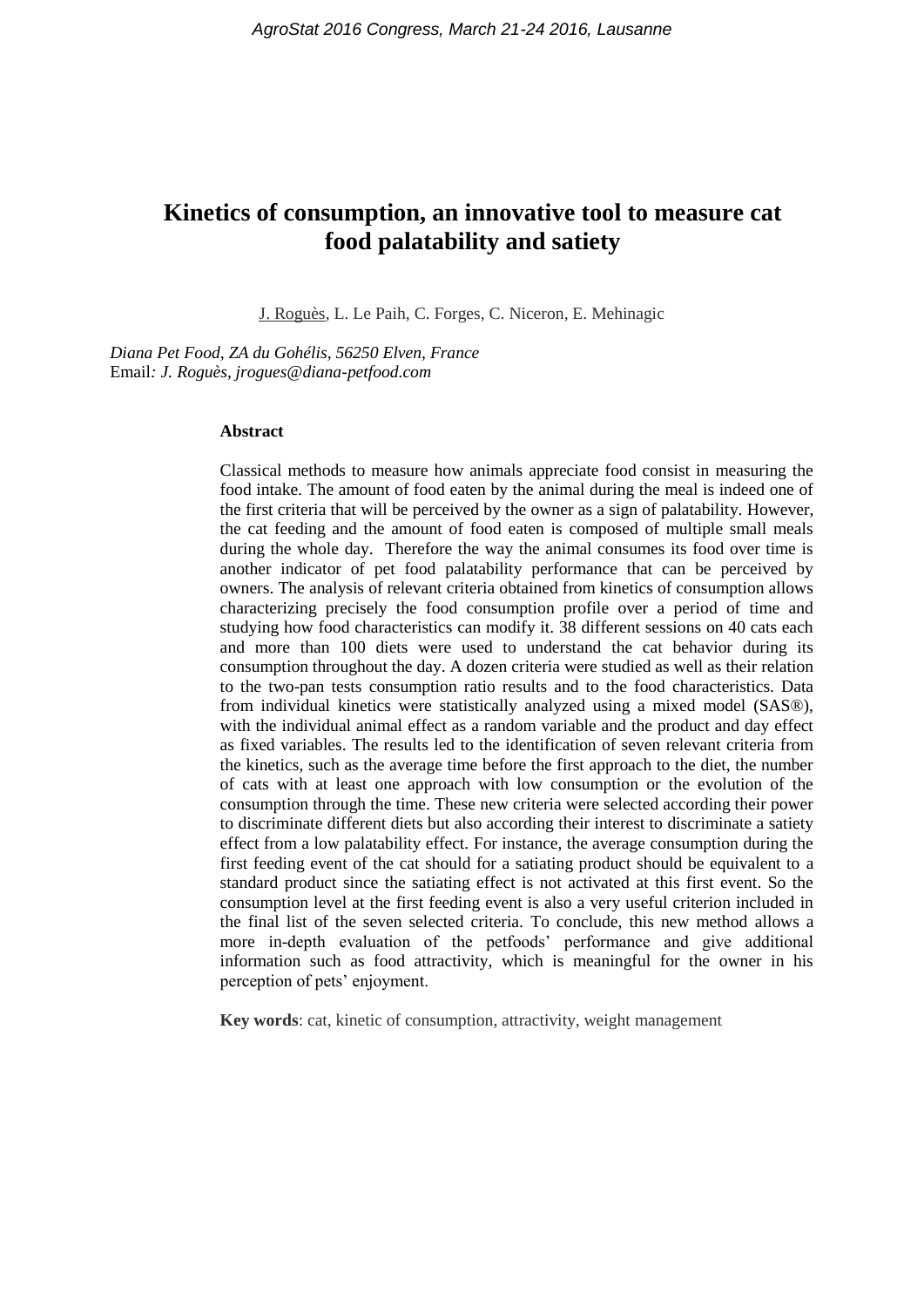## 1. Introduction

According to the Association for Pet Obesity Prevention (APOP, 2014), 58% cats and 53% dogs are overweight or obese in the US [\(http://www.petobesityprevention.org\)](http://www.petobesityprevention.org/). Overweight and obesity are the result of various factors including breed, age, sex, neutering (hormonal influences), exercise, owner style effects. Ultimately, it is the consequence of an energetic imbalance between expenses and requirements (Zoran, 2010). Reduction of energy intake is therefore essential in weight loss programs and obesity prevention. The main nutritional strategies to decrease energy intake consist in reducing diet caloric density or using satiating foods that decrease and delay pet hunger. However, in both cases it is mandatory to develop foods with a high attractivity (no food refusals) in order to encourage owners to support their pets' weight management program. If these conditions are not met, pets will develop begging and scavenging behaviors and owners will be tempted to provide food amount exceeding animal's requirements (Weber, 2007). Pet food experts thus need to develop diets showing the right balance between palatability and satiety. Therefore, a strong need of new measurement methods occurs to assess these new petfood characteristics.

# 2. Palatability and satiety measurement

### **2.1 Classical method**

Palatability can be defined by the capacity of a food or an ingredient:

- to attract pets and stimulate their appetite
- to motivate them to eat the food
- to satisfy the pet during the consumption and procure the enjoyment

The more palatable is the food, the better it is eaten. It's measured by the intake of a food expressing food acceptance or preference. In order to assess the palatability of a petfood product, 2 types of trials are commonly conducted: the monadic test and the two-bowl versus test. The versus test is the forcedchoice test usually used to know which product is preferred by the pet. This information represents a great interest for the petfood industry aiming at developing markedly improved new products over the existing ones.

In both tests the amount of food eaten by the animal during the meal is indeed one of the first criteria that will be perceived by the owner as a sign of palatability. However, the cat feeding is composed of several small meals taken during the whole day. Therefore the way the animal consumes its food over time is another indicator of pet food performance that can be perceived by owners. Thus studying the kinetics of cat's consumption aims the acquisition of better knowledge of cat's food consumption profile in order to measure the impact of food on this one. This is particularly an important issue for weights management products, and more precisely satiated ones, as their effect is dynamic and the product must be both: palatable and consumed differently.

Such petfoods will have a commercial interest only if they are also palatable, otherwise they won't be even eaten by the animals. By using the classical measurement method a satiating product will not have a chance to reach the same palatability level as a standard product even with a good palatability enhancer coated. In fact, the main goal of a satiating product is to decrease the quantity of food eaten which is also the main criterion to assess a petfood palatability nowadays. Taking a satiating petfood as an example, the main difficulty is to be able to ensure that a lack of a reduction of consumption of the food is not due to a lack of palatability but to a satiating effect. In addition, if a petfood is both palatable and satiating, this obviously leads to a misinterpretation of the consumption data using versus tests.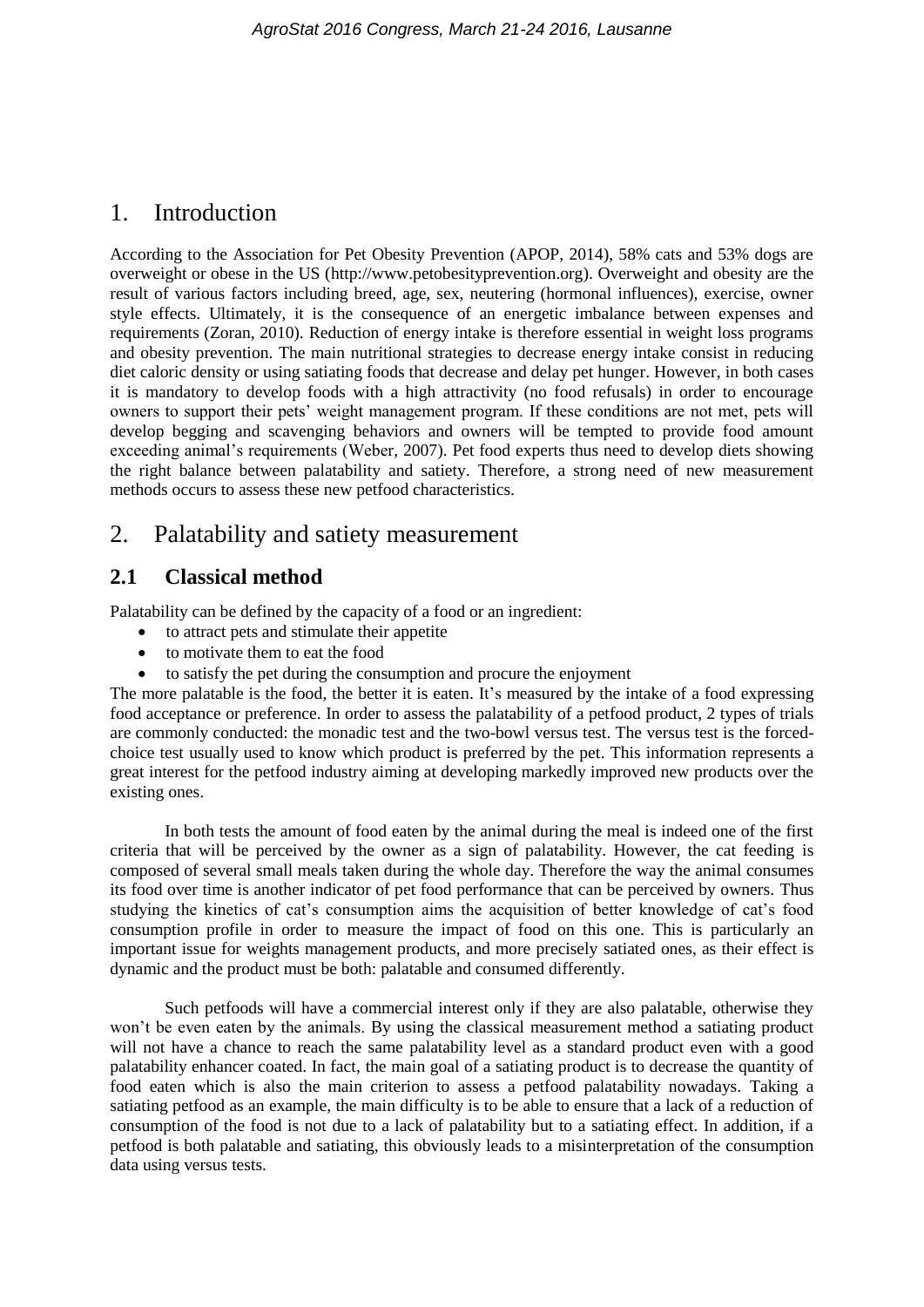## **2.2 Kinetics of consumption**

After years of study and comprehension on the cat feeding behavior and more than 100 different diets, 7 relevant criteria were selected among many others. The following figure shows a schematic feeding behavior of a cat during a 20 hour period with different criteria recorded throughout the time of the trial. Indeed the cats are obligate carnivores and their natural diets consist of eating many rodents per day, which corresponds to the small meal performed all the day (Fitzgerald and Turner, 2000).



Figure 1: Schematic representation of cat feeding behavior and criteria measured

These criteria are listed below and were chosen according their reliability and their capacity to highlight differences between different types of petfood products. The distinction between palatability and satiating effect will be performed thanks to 4 criteria measured with the kinetics of consumption and highlighted in red in the following figure.



Figure 2: List of the 7 selected criteria and the 4 criteria studied to distinguish palatability and satiety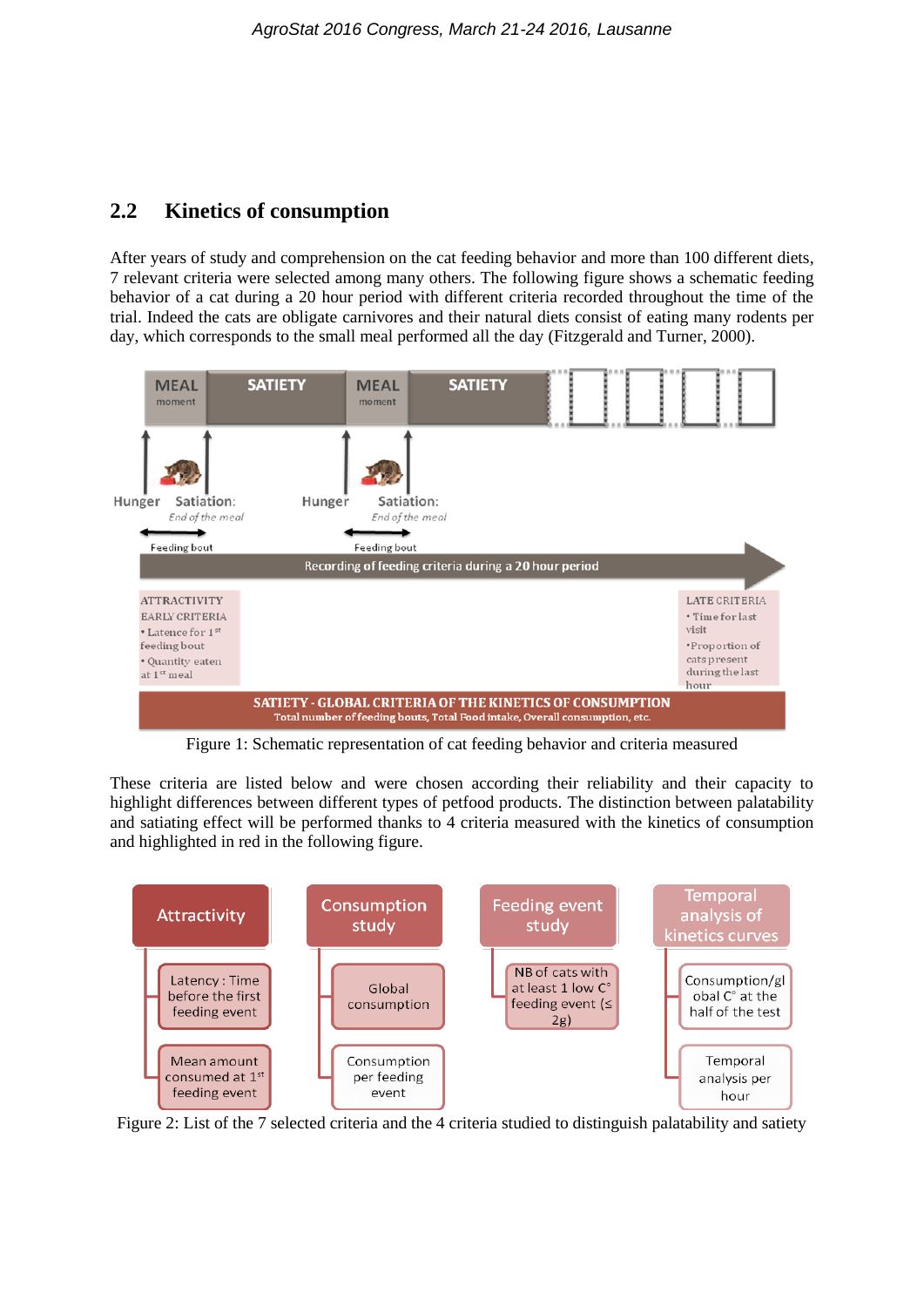By combining the 4 criteria, the differentiation is possible between a poor palatability and a satiating effect. In fact these two effects conducts to the same result; a decrease of the final consumption, therefore it's interesting to separate them according other criteria linked to the cat food consumption.. The first step is to compare the global consumption of 2 diets assuming that the satiating diet will conduct to a significant decrease of consumption compared to maintenance diet at the end of the day. But this decrease of consumption should appear during the consumption but not directly at the first feeding event performed by the cat. Indeed, as long as the cat hasn't begun to eat the product, the satiating effect can't be measurable. So the quantity eaten at the first feeding event between the maintenance and the satiating diet should be at a same level with no significant differences. The two last criteria are present to check the attractivity and the palatability of the satiating product compared to the other one. In order to assess differently the palatability, a strong correlation between the consumption ratio of a versus test and the number of cats with at least one feeding event with a low consumption  $(\leq 2g)$ . Higher is the number, lower is the palatability of the product. The other criterion, also checked by the pet owner at home, is the attractivity of the product, assessing by measuring the time before the first feeding event and the beginning of the test. This variable is strongly linked to the odor of the product and should be equivalent between a satiating product and a maintenance product. With the combination of these 4 variables, it possible to separate the satiating effect from a low palatability effect.

# 3. Petfood selection for a satiating effect: a case study

Three different dry pet food products were selected for the study: one maintenance product, one product with a cellulose fiber and the last product with a sugarcane fiber. The satiating performance was tested at Panelis during a 20 hour consumption kinetics test on 72 cats (split in 2 catteries with a 50/50 ratio of males/females and sterilised/not sterilised). The kinetics data are obtained according a trial performed at Panelis with a free access of the feeding station for each cat and a recording of each feeding event associated with consumption. The cat has free movements inside the feeding station in order to get closer to in home feeding condition. The trial lasts 20 hours for one product and the kinetics data processing and analyzses are performed every hour. In order to reduce environnemental variations, the products were presented to the cats according a latin square design. The results obtained were analyzed using the SAS software by computing an analysis of variance with the animal as a random effect and the diet effect as a fixed effect.

| product             | total consumption<br>(kcal) | latency for the 1st<br>meal occurrence<br>(minutes) | Consumption at the<br>$1st$ feeding event<br>(kcal) | Percent of cats with a<br>feeding event with low<br>consumption $(<2 \text{ gr})$ |
|---------------------|-----------------------------|-----------------------------------------------------|-----------------------------------------------------|-----------------------------------------------------------------------------------|
| Cellulose fiber     | 165 A                       | 111 A                                               | 24,67 A                                             | 41.7% A                                                                           |
| Sugarcane fiber     | 145 B                       | 99 A                                                | 24,83 A                                             | 44.4% A                                                                           |
| Maintenance product | 177 A                       | 97 A                                                | $25,02 \text{ A}$                                   | 43,1% A                                                                           |

Table 1: Main results of the kinetics of consumption analysis. The letters stand for the significant differences (if the letters are the same there is not a significant difference and if they are different there is a significant difference between the products on the considered variable)

Table 1 contains the results for the 3 products and the 4 main criteria to conclude whether the satiating effect happens for the 2 types of tested fibers. The first criterion to focus is the number of cats with at least one low consumption feeding event  $(\leq 2 \text{ gr})$  which is strongly linked to the palatability level of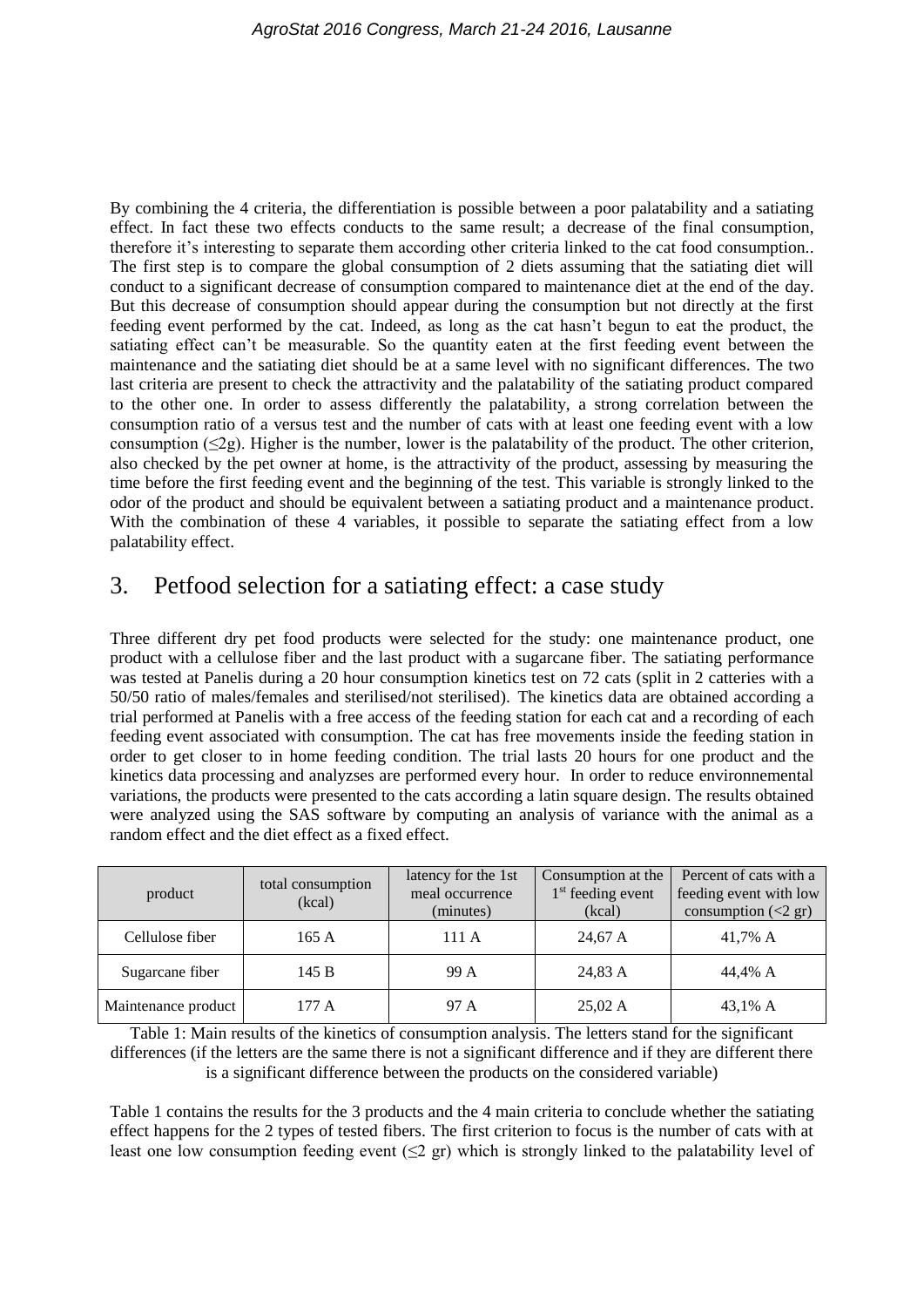the product. The 3 products have obtained similar results on this variable so the palatability level is equivalent. Cellulose inclusion had no impact on feeding early criteria - latency for the 1st meal occurrence and quantity eaten at the first eating occasion - indicating no impairment in food attractivity (cf. table 1). There were no differences between the cellulose benchmark and the control food, neither on the final quantity of food eaten nor on the eating profile. Cellulose might thus be only used to decrease food energy density but not for satiating purpose.

With the sugarcane fiber, food attractivity was maintained (same latency time and consumption at the first feeding event) and food intake reduction occurred later in the test, indicating a satiating effect without palatability impairment (cf. figure 3). This kinetics is typical of what is expected from satiating products. Indeed the analysis of consumption kinetics highlighted a persistent decrease of food intake for this diet in comparison to the control food at the middle of the test but not at the beginning (p $>0.05$  at the first 5 hours ; p $< 0.05$  11 hours after the start of the kinetics and P $< 0.0001$ after 14 hours).



Figure 3: Cumulative mean calorie intake per hour of the test for the 3 product

The use of the kinetics methodology allowed demonstrating sugarcane fiber satiating effect. This insoluble fiber may exert its satiating property by two possible actions:

- Stretching of the stomach (satiation effect):
- And possibly, due to its high water binding capacity, via a physicochemical action on the stomach content delaying the separation of solids from liquids, and therefore delaying gastric emptying (satiety effect) (Zoran, 2009)

In order to obtain a good weight management program for the pets 3 key points about the product are mandatory and indivisible: the food attractivity, the global palatability and the satiating effect.